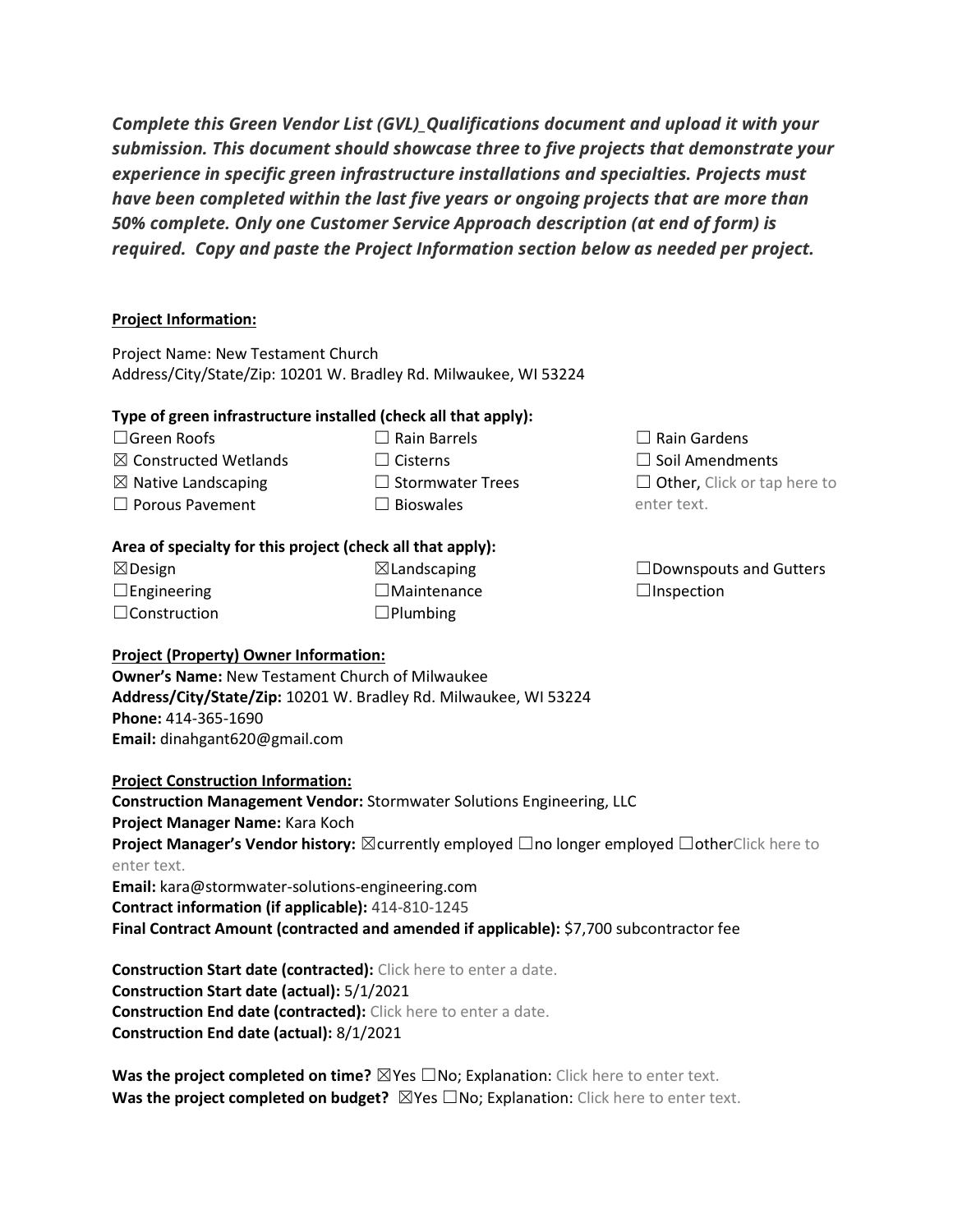**Was the project completed to the owner's satisfaction?** ⊠Yes □No; Explanation: Click here to enter text.

**Project Description (Be sure to include cost information, photos, and a detailed description of the work performed by the Vendor applicant):** Helianthus teamed with Stormwater Solutions Engineering, LLC to design a constructed wetland on the New Testament Church property for MMSD. The project will increase water storage capacity during large storms, and will slow down the flow of the water, reducing erosion and increasing water quality. Helianthus conducted the wetland delineation and designed the planting plan for the wetland and the surrounding areas. They also produced a conceptual design 3D rendering of the proposed wetland and assisted with ways to use the excess fill material for a picnic area for the Church. The project was built in summer of 2021.

## **Project Information:**

Project Name: Alverno College Address/City/State/Zip: 3400 S. 43rd Street, Milwaukee, WI 53234

#### **Type of green infrastructure installed (check all that apply):**

| $\Box$ Rain Barrels     |
|-------------------------|
| $\Box$ Cisterns         |
| $\Box$ Stormwater Trees |
| $\Box$ Bioswales        |
|                         |

#### **Area of specialty for this project (check all that apply):**

| $\boxtimes$ Design  | $\boxtimes$ Landscaping |
|---------------------|-------------------------|
| $\Box$ Engineering  | $\Box$ Maintenance      |
| $\Box$ Construction | $\Box$ Plumbing         |

#### **Project (Property) Owner Information:**

**Owner's Name:** Alverno College **Address/City/State/Zip:** 3400 S. 43rd Street, Milwaukee, WI 53234 **Phone:** 414-382-6000 **Email:** John.Marks@alverno.edu

**Project Construction Information:**

**Construction Management Vendor:** Stormwater Solutions Engineering, LLC **Project Manager Name:** Kara Koch **Project Manager's Vendor history:** ⊠currently employed □no longer employed □otherClick here to enter text. **Email:** kara@stormwater-solutions-engineering.com **Contract information (if applicable):** 414-810-1245 **Final Contract Amount (contracted and amended if applicable):** \$4,950 subcontractor fee

**Construction Start date (contracted):** NA

| $\Box$ Rain Gardens                |
|------------------------------------|
| $\Box$ Soil Amendments             |
| $\Box$ Other, Click or tap here to |
| enter text.                        |

| $\Box$ Downspouts and Gutters |  |
|-------------------------------|--|
| $\Box$ Inspection             |  |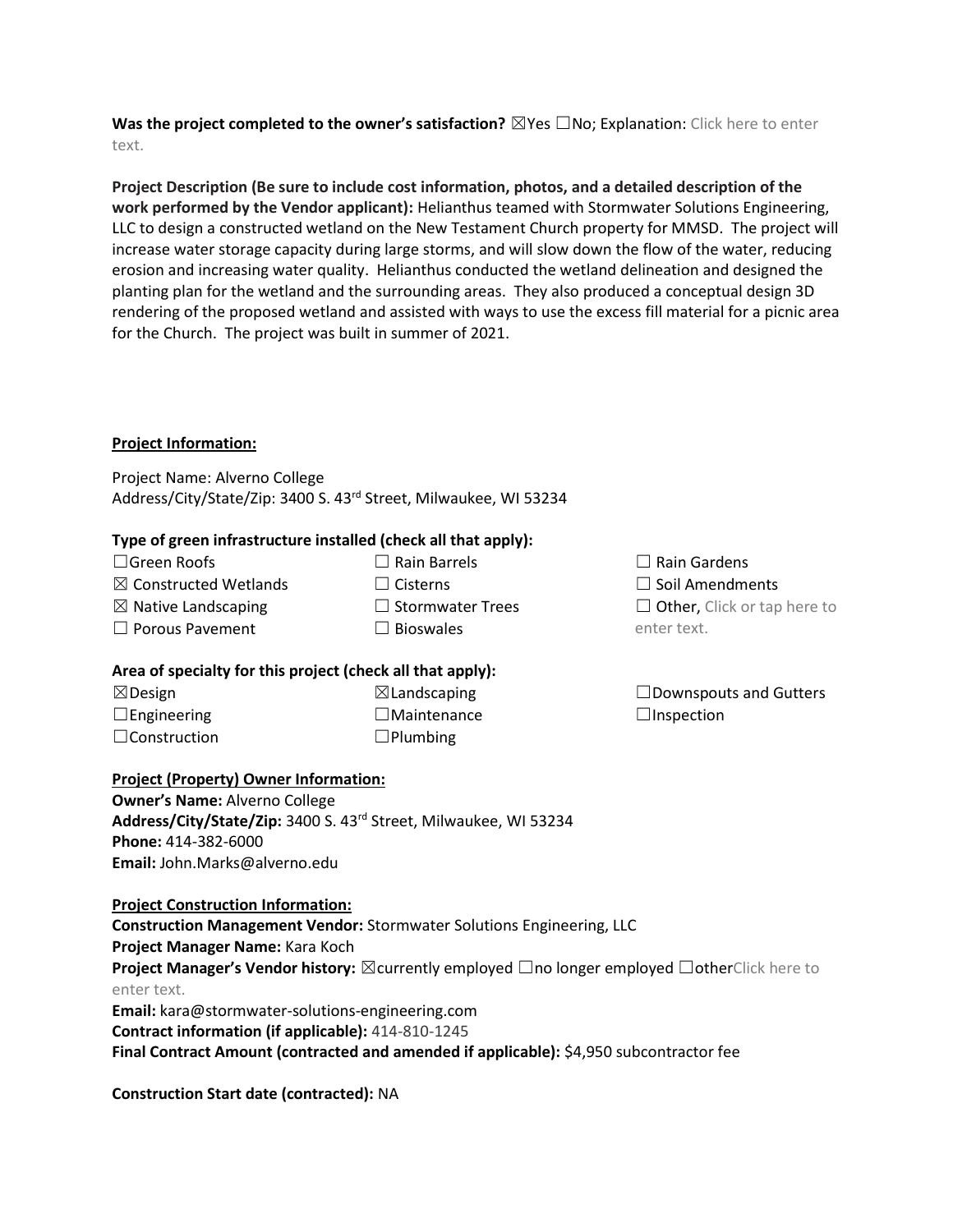**Construction Start date (actual):** NA **Construction End date (contracted):** NA **Construction End date (actual):** NA

**Was the project completed on time?** ⊠Yes □No; Explanation: Click here to enter text. **Was the project completed on budget?** ⊠Yes □No; Explanation: Click here to enter text. **Was the project completed to the owner's satisfaction?** ⊠Yes □No; Explanation: The owners balked at the price and the size of the project.

**Project Description (Be sure to include cost information, photos, and a detailed description of the work performed by the Vendor applicant):** Helianthus teamed with Stormwater Solutions Engineering, LLC to create a wetland on the Alverno College campus for MMSD. The project will increase water storage capacity during large storms, and will slow down the flow of the water, reducing erosion and increasing water quality. Helianthus conducted the wetland delineation and designed planting plan for the wetland and the surrounding areas. The project was tabled after the design phase, but design was produced to 100%.

## **Project Information:**

Project Name: Green Parking Lot Velobahn Coffee & Cycle/ ECO City of Milwaukee Address/City/State/Zip: 3618 W. Pierce St., Milwaukee, WI 53215

### **Type of green infrastructure installed (check all that apply):**

☐Green Roofs

- $\Box$  Rain Barrels
- ☐ Cisterns
- $\Box$  Constructed Wetlands  $\boxtimes$  Native Landscaping
- ☒ Porous Pavement
- ☐ Stormwater Trees  $\square$  Bioswales

# **Area of specialty for this project (check all that apply):**

☒Design  $\Box$ Engineering ☐Construction

 $\boxtimes$ Landscaping ☐Maintenance ☐Plumbing

 $\Box$  Rain Gardens ☒ Soil Amendments  $\Box$  Other, Click or tap here to enter text.

 $\square$ Downspouts and Gutters  $\Box$ Inspection

# **Project (Property) Owner Information:**

**Owner's Name:** Nick Ginster/ Velobahn Coffee & Cycle **Address/City/State/Zip:** 3618 W. Pierce St., Milwaukee, WI 53215 **Phone:** 414-210-4907 **Email:** nginster@fyxation.com

**Project Construction Information: Construction Management Vendor:** ECO City of Milwaukee **Project Manager Name:** Erick Shambarger **Project Manager's Vendor history:** ⊠currently employed □no longer employed □otherClick here to enter text. **Email:** eshamb@milwaukee.gov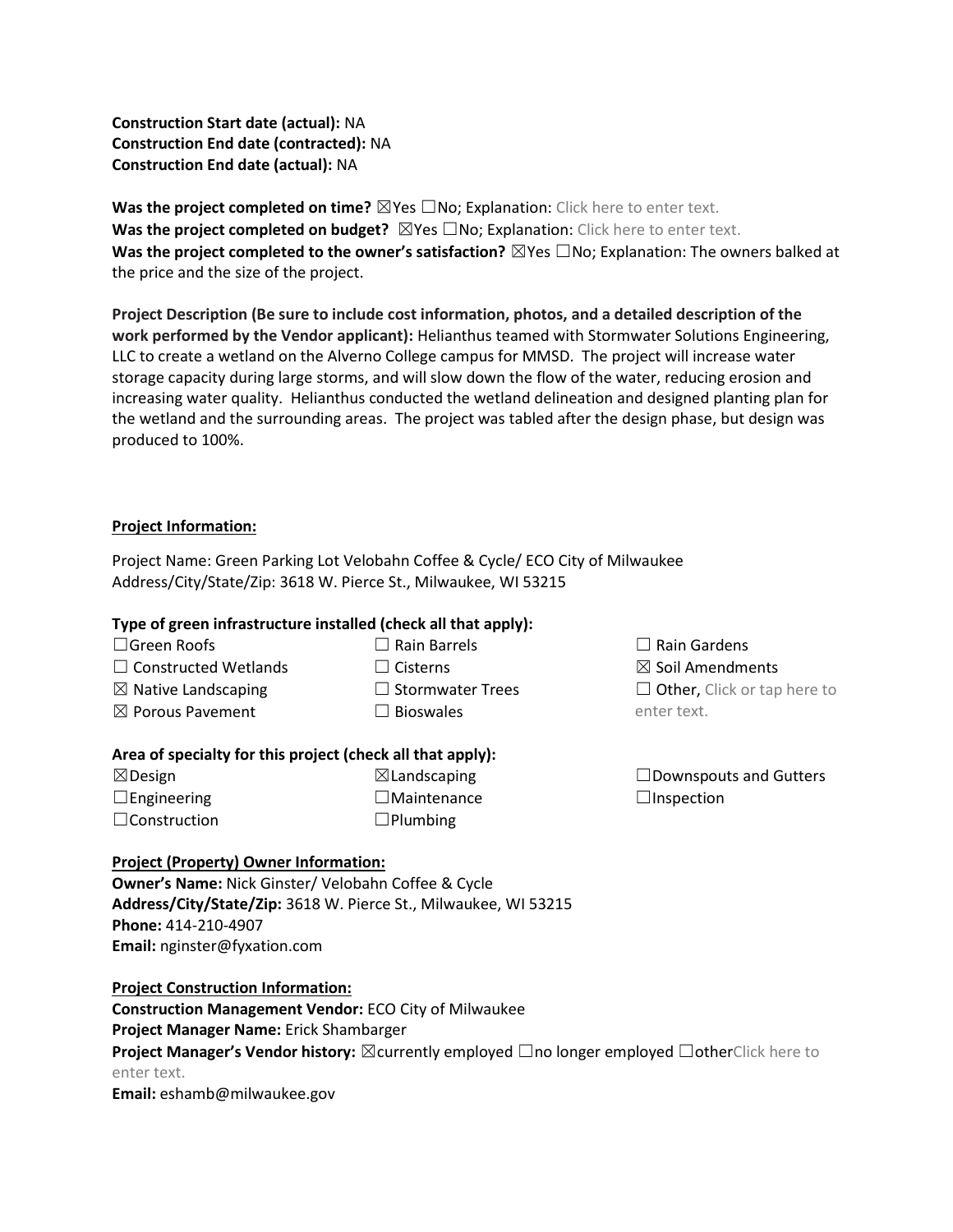**Contract information (if applicable):** Click here to enter text. **Final Contract Amount (contracted and amended if applicable):** \$1,050 design fee

**Construction Start date (contracted):** NA, project never built **Construction Start date (actual):** Click here to enter a date. **Construction End date (contracted):** Click here to enter a date. **Construction End date (actual):** Click here to enter a date.

**Was the project completed on time?** □Yes ⊠No; Explanation: Project was never built due to lack of funding

**Was the project completed on budget?** ⊠Yes □No; Explanation: Click here to enter text. **Was the project completed to the owner's satisfaction?** ⊠Yes □No; Explanation: Click here to enter text.

**Project Description (Be sure to include cost information, photos, and a detailed description of the work performed by the Vendor applicant):** Helianthus was contracted by the ECO City of Milwaukee to develop a design for the Green Parking Lot program. The property was at 3618 W. Pierce Street which is the parking lot for Velobahn Coffee & Cycle. Helianthus developed three conceptual design options for the parking lot, with the goal of retrofitting an existing parking lot with Green Infrastructure solutions. The design options included permeable pavers, permeable asphalt, gravel pave, depaving and planting with native plants, and planter boxes with native plants. The project was never built as the owner lacked the additional funding beyond the Green Parking Lot grant dollars to complete the project.